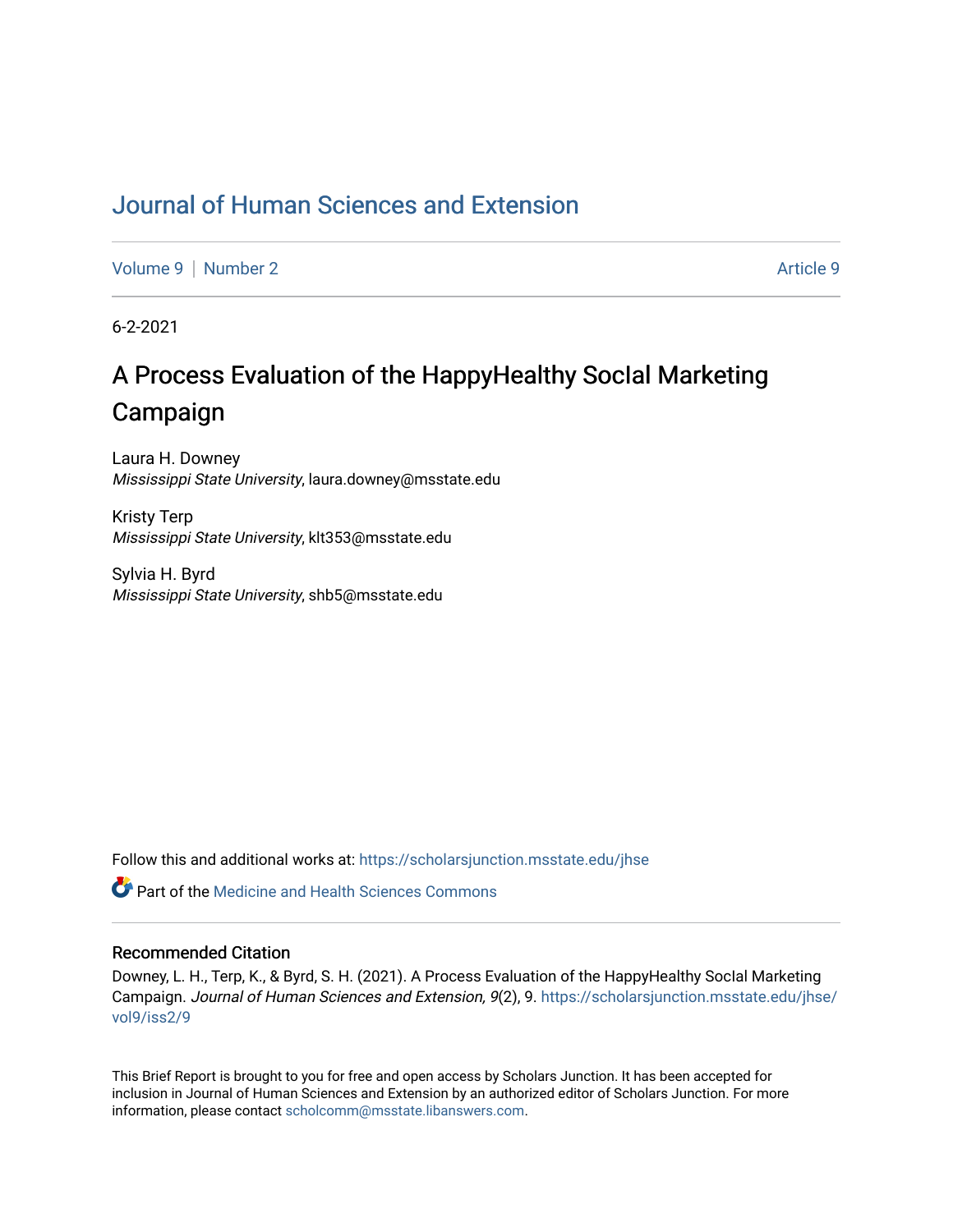## A Process Evaluation of the HappyHealthy SocIal Marketing Campaign

#### Acknowledgments

This project was funded by USDA's Supplemental Nutrition Assistance Program (SNAP). This institution is an equal opportunity provider.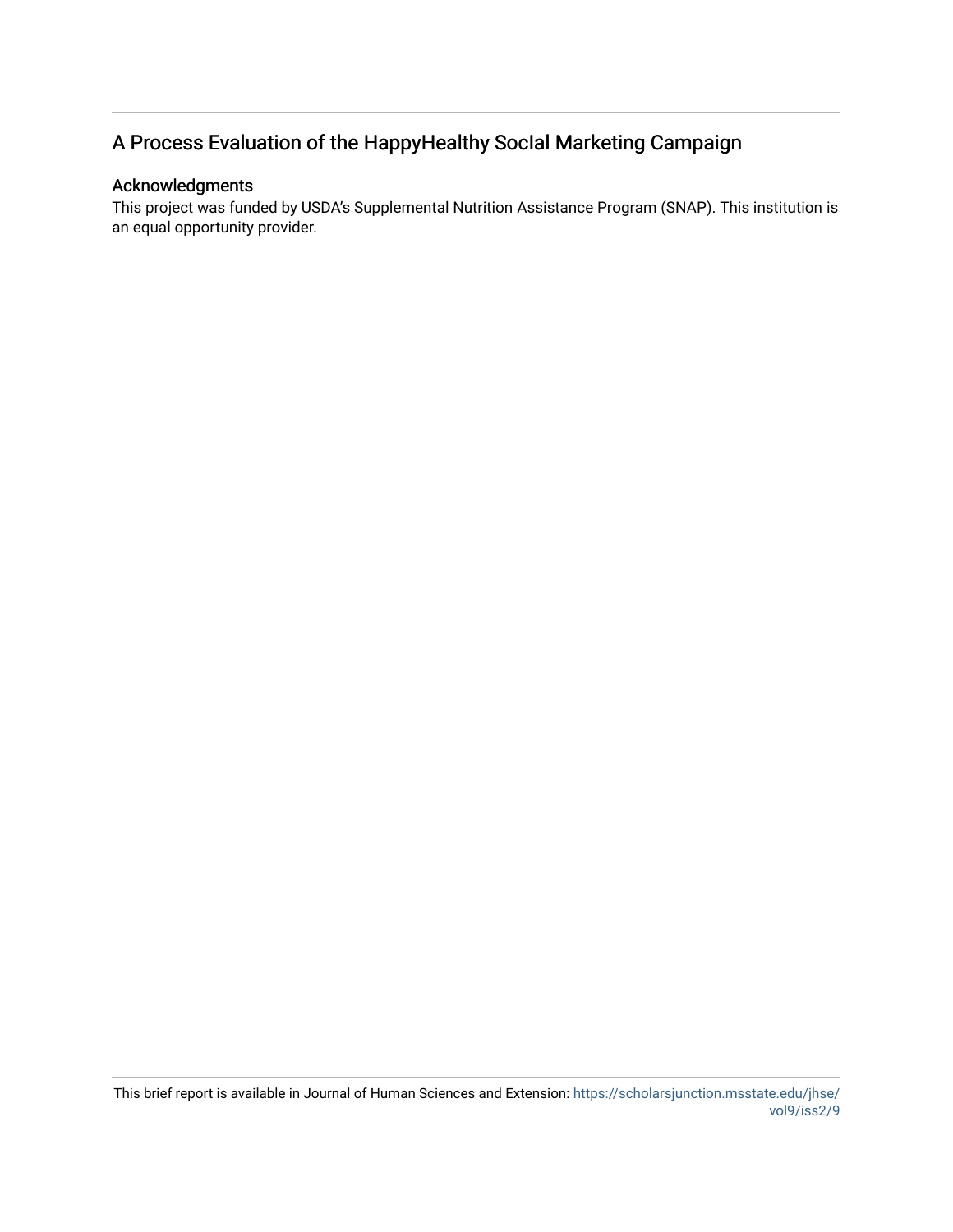## **A Process Evaluation of the** *HappyHealthy* **Social Marketing Campaign**

**Laura H. Downey Kristy Terp Sylvia H. Byrd** 

*Mississippi State University*

*Social marketing campaigns are effective in promoting health behavior changes in individuals and communities. Mississippi State University Extension Service's (MSU Extension) Office of Nutrition Education launched a statewide social marketing campaign branded HappyHealthy to target nutrition and healthy lifestyle-related behaviors of Supplemental Nutrition Assistance Program-eligible individuals and families. In this study, a process evaluation was conducted with MSU Extension staff to assess perceptions of the campaign's relative advantage, compatibility, complexity, trialability, and observability. In the early stages of the campaign, external evaluators conducted in-depth interviews with MSU Extension staff members (n = 17). After the campaign had been active for several months, the same external evaluators developed a web-based survey instrument for administration with MSU Extension staff (n = 54). Interview and survey responses were interpreted in accordance with Roger's diffusion of innovation theory. Staff responses indicated it is important that campaign messages and materials align with and enhance staff members' job responsibilities and that campaign messages are consistent with other education being delivered. Allowing staff to get familiar with some campaign materials before they are responsible for using them may also be advantageous for successful adoption and implementation.* 

*Keywords:* diffusion of innovation theory, healthy behaviors, process evaluation, SNAP-Ed, social marketing campaign, staff perceptions

#### **Introduction**

Extension has a long history of providing nutrition and healthy lifestyle education. In many states, the Supplemental Nutrition Assistance Program Education (SNAP-Ed) is implemented through Extension and is part of Extension's approach to providing nutrition education to lowresource individuals and families. SNAP-Ed has typically provided nutrition education through individual and group-based classes, but social marketing as a means of influencing populationbased behavior change is currently being encouraged (United States Department of Agriculture [USDA], 2021). For example, as a broad-based approach to nutrition education, social marketing

Direct correspondence to Laura H. Downey at laura.downey@msstate.edu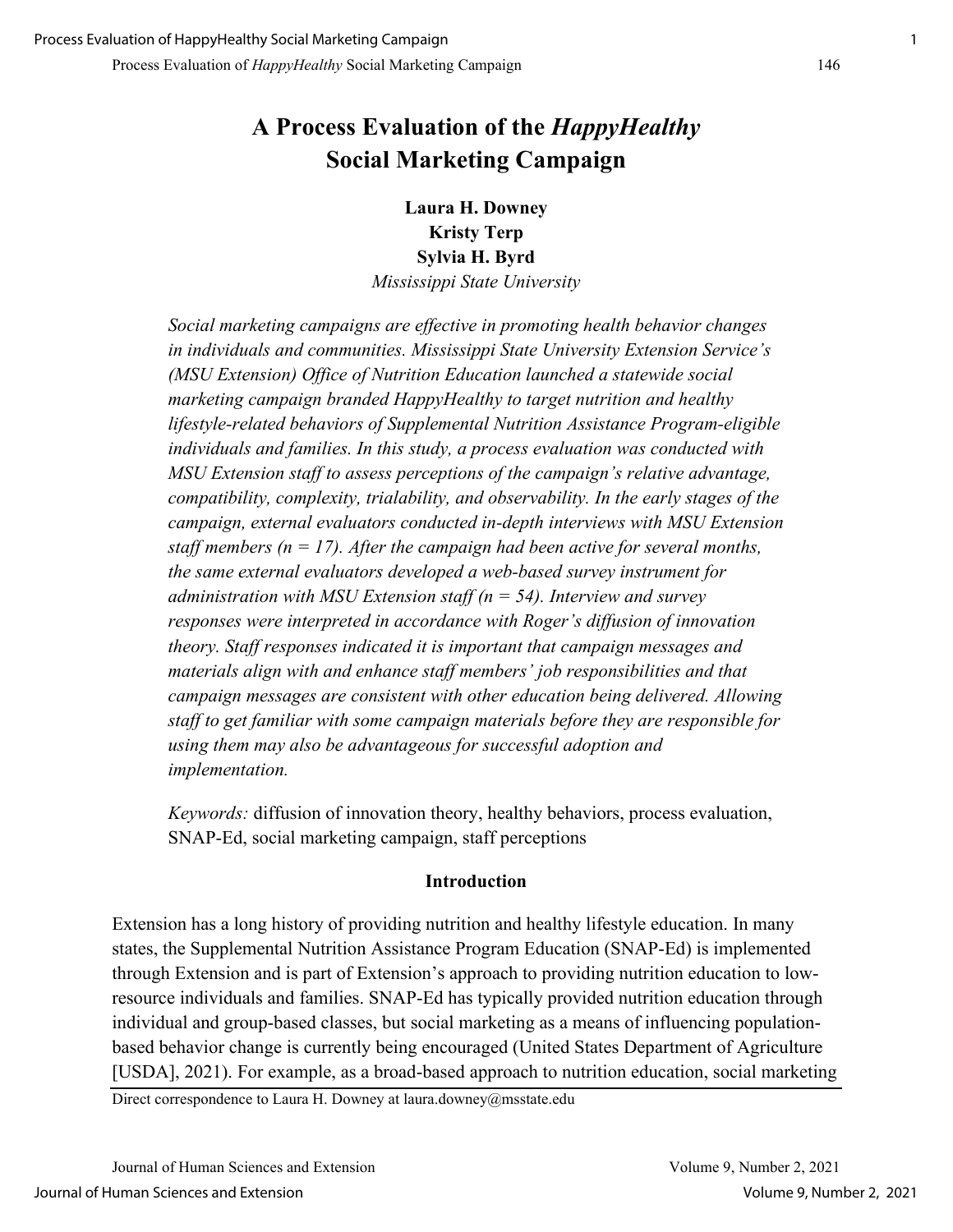can be used with SNAP-eligible target audiences to deliver positive messages about and images of healthy eating (Centers for Disease Control and Prevention, 2013).

The strategy of social marketing includes the use of comprehensive, multifaceted approaches that aim to produce voluntary behavior change in intended audiences by

- targeting a specific audience;
- identifying the needs of that audience;
- selecting target behaviors to address.

Altering messages and delivery channels through audience feedback and evaluation data are also important when implementing a social marketing campaign (USDA, 2021). Social marketing is a promising strategy to be increasingly utilized in Extension programming to encourage healthy behavior (Skelly, 2005; Warner et al., 2016). Yet, Extension staff may need or benefit from professional development related to social marketing. Professional development could increase staff skill levels and enhance their readiness to successfully implement social marketing (McKenzie-Mohr, 2011; Warner et al., 2016). Identifying barriers to the use of social marketing among Extension staff is necessary for the development of strategies to facilitate the adoption of social marketing among staff (McKenzie-Mohr, 2011). Once strategies to facilitate the adoption of social marketing among Extension staff are developed, the implementation and evaluation of those strategies are critical to ensuring that staff use social marketing to reach their target audience (McKenzie-Mohr, 2011).

In 2018, Mississippi State University Extension Service's (MSU Extension) Office of Nutrition Education (ONE) launched a statewide social marketing campaign for SNAP-eligible individuals and families. The campaign was branded *HappyHealthy* and is the most widespread social marketing campaign undertaken by MSU Extension. The campaign has four target behaviors: increasing physical activity, shopping for healthy foods on a budget, preparing meals at home, and having pride in food and family. MSU Extension delivers messages related to these behaviors through five delivery channels: mass media, web and social media, printed materials, teaching and presentation resources, and nutrition education reinforcement items (NERI).

MSU Extension staff support implementation of the campaign through the distribution of printed materials, through social media efforts (e.g., Facebook, Twitter), and by dissemination of promotional media (e.g., NERI, such as recipe cards). MSU Extension agents, specialists, and other personnel, in general, have been asked to support the campaign. Most specifically, ONE staff are considered innovation champions to boost *HappyHealthy* within the communities they serve. Rogers (2003, p. 414) defines an innovation champion as "a charismatic individual who throws his or her weight behind an innovation, thus overcoming indifference or resistance that the new idea may provoke in an organization." By fulfilling the role of innovation champions, Extension professionals can contribute to *HappyHealthy* by initiating, guiding, and implementing the innovation process (Rogers, 2003).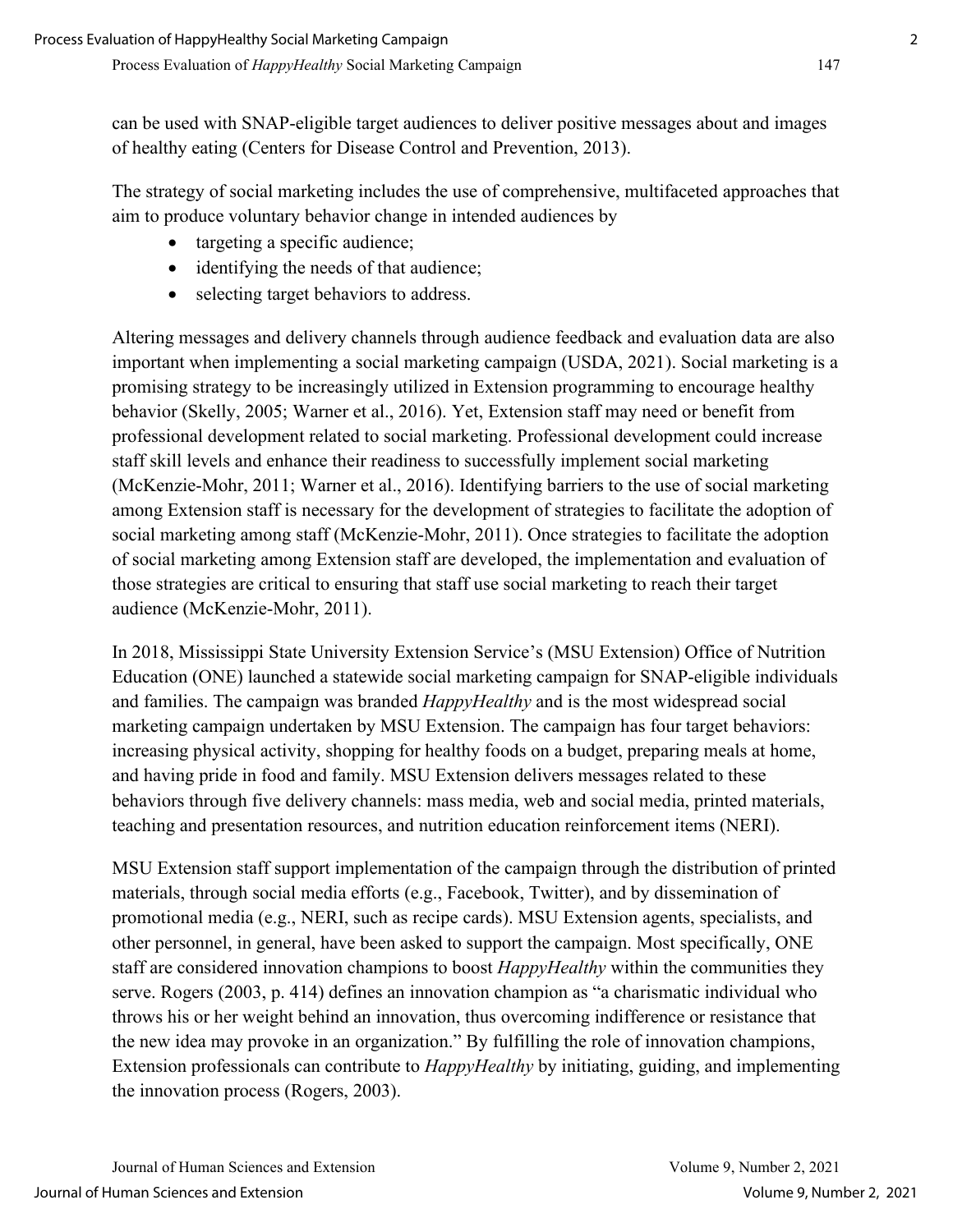### **Theoretical Framework**

At the organizational level, *HappyHealthy* is an innovative way for MSU Extension staff to promote healthy food and lifestyle choices. The degree to which MSU Extension staff champion the organizational innovation and disseminate *HappyHealthy* messages and materials with lowresource audiences can impact the campaign's successful implementation. When conceptualizing *HappyHealthy* as organizational innovation, Rogers' diffusion of innovation theory could help researchers and practitioners understand how individuals in the organization are "putting an innovation to use" (Rogers, 2003, p. 417).

Diffusion of innovation theory describes the process through which an innovation is communicated through various channels over time to audience members and how that innovation spreads throughout an audience or from one audience to another (National Cancer Institute [NCI], 2005). Further, diffusion of innovation entails a multilevel process of change that incorporates various strategies in diverse settings (NCI, 2005). When looking at this theory at the organizational level, diffusion of innovation might include employee role changes, regulation changes, or the addition of new programs (NCI, 2005).

Rogers stated that "innovation goes on all the time in organizations," but employees' adoption of an innovation is not guaranteed (Rogers, 2003, p. 405). Instead, adoption could be affected by an employee's perception of the innovation's attributes. Perceived *relative advantage*, c*ompatibility*, *complexity*, *trialability*, and *observability* could determine the adoption of innovation (Rogers, 2003). In other words, an employee's adoption of an innovation can depend on whether they see the innovation as superior to what it is replacing, an appropriate fit for the target audience, easy to implement, able to be tried before adopting, and able to produce measurable results (NCI, 2005). These perceptions of innovation can affect the rate of adoption by employees (Rogers, 2003). Relative advantage, compatibility, trialability, and observability are positively related to an innovation's adoption rate, whereas complexity is negatively related to its rate of adoption (Rogers, 2003). For a description of the attributes described by Rogers (2003) and applied to the *HappyHealthy* social marketing campaign, see Table 1.

| <b>Attribute</b>   | <b>Description</b>                                                            |
|--------------------|-------------------------------------------------------------------------------|
| Relative advantage | The degree to which Extension staff perceive the campaign as better than what |
|                    | it replaces                                                                   |
| Compatibility      | The degree to which Extension staff perceive the campaign as matching         |
|                    | existing values, previous experiences, and needs                              |
| Complexity         | The degree to which Extension staff perceive the campaign as difficult to     |
|                    | disseminate                                                                   |
| Trialability       | The degree to which Extension staff may partially integrate the campaign into |
|                    | their work before fully integrating it                                        |
| Observability      | The degree to which Extension staff see results from integrating the campaign |
|                    | into their work                                                               |

*Table 1. The Five Perceived Attributes of Innovations Affecting the Rate of Adoption*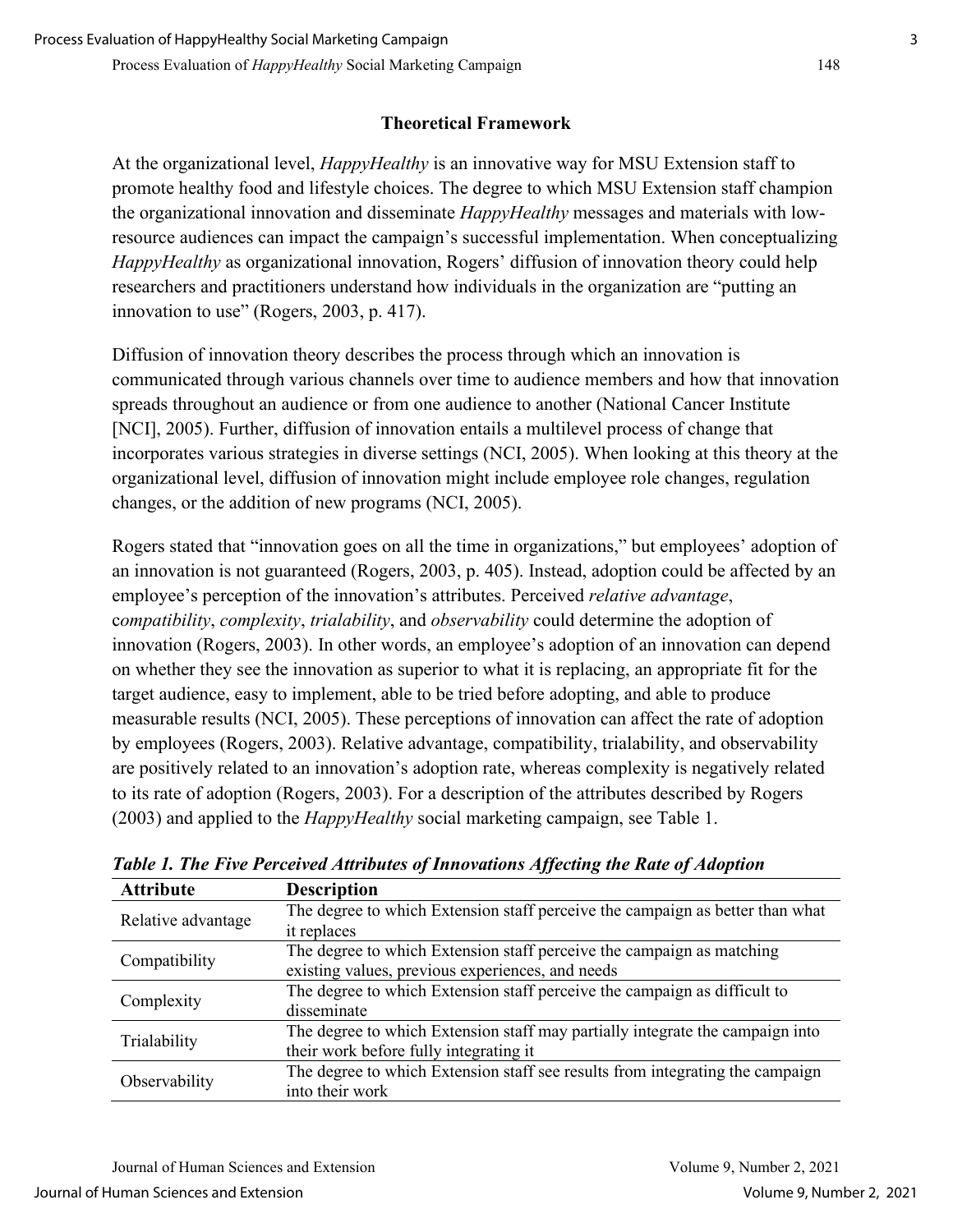#### Process Evaluation of *HappyHealthy* Social Marketing Campaign 149

## *HappyHealthy* **Timeline and Guiding Process Evaluation Question**

Figure 1 illustrates the timing of staff training on campaign implementation, campaign launch, and process evaluation. Before the campaign launch in February 2018, ONE staff attended a daylong, face-to-face training on campaign implementation.

*Figure 1. Timeline of the Launch, Training, and Process Evaluation of HappyHealthy* 



In 2018, external evaluators conducted a process evaluation of the *HappyHealthy* social marketing campaign. A primary purpose of the evaluation was to identify factors that contributed to the success of the campaign and those factors that may impede the campaign's success (Walker et al., 2018). For this manuscript, we use Rogers' diffusion of innovation theory to frame the following evaluation question: *What were the perceived attributes of HappyHealthy among ONE staff?* To answer this process evaluation question, we accessed data collected by the external evaluator. Data were in the form of interview transcripts and survey responses.

#### **Methods**

External evaluators conducted in-depth interviews with a subset of MSU Extension's ONE staff members ( $n = 17$ ) as part of process evaluation efforts. Interviews with nutrition educators ( $n =$ 12), Extension agents  $(n = 2)$ , and regional registered dietitians  $(n = 3)$  provided information from three organizational perspectives because each role had a different point of view of the campaign and varying roles in the dissemination of the campaign. Walker et al. (2018) designed the interview guide to last approximately 30 minutes and consisted of mostly open-ended questions. Interview questions were related to five broad areas, including campaign awareness, campaign implementation, campaign exposure, partnerships, and recommendations. For example, one interview question related to campaign implementation was, "Are the *HappyHealthy* campaign messages and materials consistent with the SNAP-Ed concepts taught in your area? If yes, how do the campaign messages and materials support SNAP-Ed concepts? If no, what changes would be necessary to make the campaign messages and materials more

Journal of Human Sciences and Extension Volume 9, Number 2, 2021 Journal of Human Sciences and Extension Volume 9, Number 2, 2021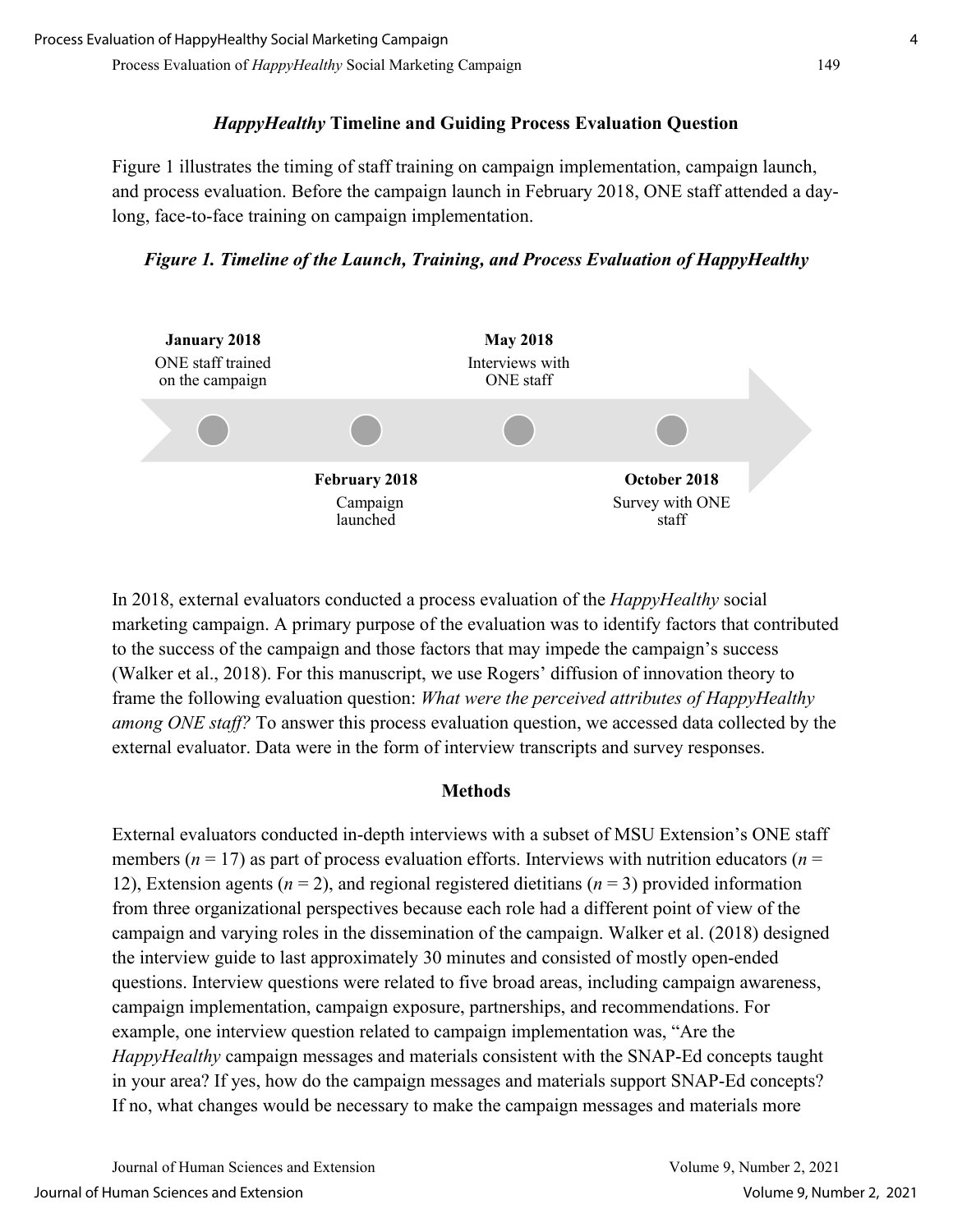consistent with SNAP-Ed concepts?" As reported by Walker et al. (2018), a trained external evaluator conducted and digitally recorded interviews to capture all comments accurately. The external evaluator transcribed the recordings, and Downey coded the transcripts by using a thematic analysis approach. Thematic analysis is an iterative reading and re-reading of data to identify the study's themes. In this evaluation study, the project team took a deductive approach, where the initial coding scheme was determined a priori from Roger's categories of perceived attributes. Dr. Downey read and re-read the transcripts and tagged text with the code of *relative advantage*, *compatibility*, *complexity*, *trialability*, or *observability*.

As a continuous process evaluation effort, Walker et al. (2018) developed a web-based survey for administration with MSU Extension's ONE staff. This survey was implemented after the campaign had been active for several months. The evaluation survey developed by Walker et al. (2018) included closed-ended questions primarily and took approximately 20 minutes for respondents to complete. Survey questions were also related to five broad areas, and most areas were the same as those explored through interviews, including campaign awareness, campaign implementation, perceptions of campaign materials and messages, partnerships, and recommendations. For example, a survey question related to campaign implementation was, "How confident are you in your ability to promote *HappyHealthy* in your area?" The response options ranged from completely confident to completely unconfident. A total of 54 surveys were completed by nutrition educators ( $n = 35$ ), Extension agents ( $n = 14$ ), and regional registered dietitians  $(n = 4)$ . One respondent did not report their role in ONE (Walker et al., 2018). Downey used Roger's perceived attributes of innovation to interpret the findings. In the following section, we summarize key results from both data collection approaches in tandem. In some cases, both data collection approaches did not yield results for each of Rogers' perceived attributes.

The interview guide and survey are available upon request to the corresponding author.

#### **Results**

**Relative advantage.** As related to *relative advantage*, interviewees perceived that *HappyHealthy* provided a unified social media presence for ONE, something that had not previously been available. Additionally, interviewees thought the campaign offered a "positive" and "catchy" way to recruit future program participants and to continue to engage with past program participants. In the words of one key informant, "I think everyone is buying into it, everybody [is] getting excited…following the plan, doing the recipes, just keeping on those positive messages." After several months of implementation, the vast majority of survey respondents had used the campaign to reach SNAP-Ed audiences with health messages. All nutrition educators and regional registered dietitians reported promoting *HappyHealthy*. To a lesser extent, Extension agents (57%) reported involvement in promoting the campaign.

**Compatibility.** Regarding *compatibility*, informants perceived their promotion of *HappyHealthy* to be compatible with their more traditional job responsibilities. Similarly, campaign materials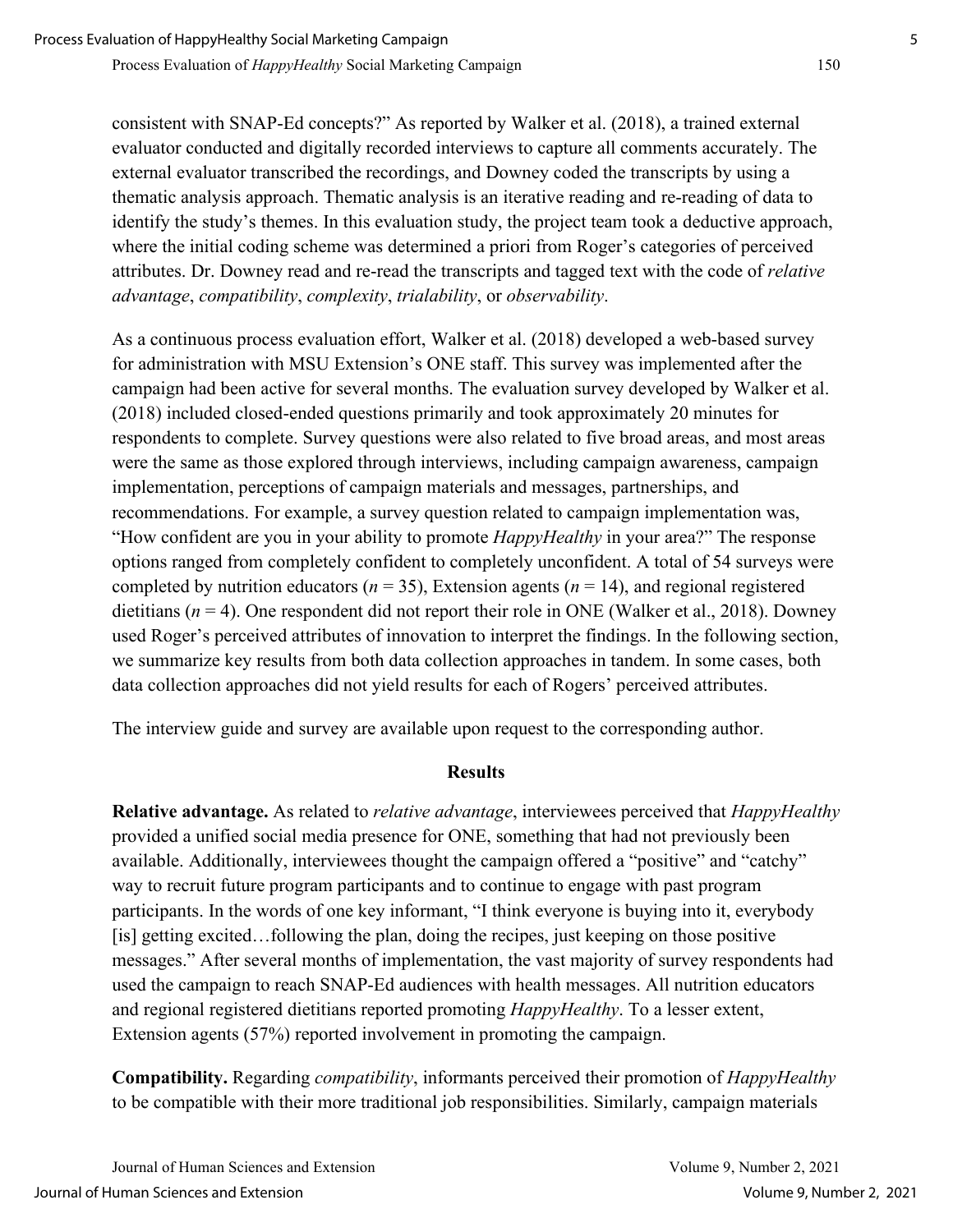Process Evaluation of *HappyHealthy* Social Marketing Campaign 151

and messages were consistent with nutrition content delivered through SNAP-Ed nutrition programs. All interview participants believed that the goals of the campaign were the same as those in their nutrition education classes and other activities. When asked if campaign messages and materials were consistent with nutrition concepts taught, one participant stated, "Yes, because one of the main goals with the MyPlate is make your plates fruits and vegetables. Well, that's one of the main goals of *HappyHealthy*. So, I think they align perfectly with each other." Similarly, survey respondents agreed (60%) or strongly agreed (29%) that *HappyHealthy* helped reinforce the lessons taught in nutrition education classes, and a total of 83% agreed or strongly agreed that the campaign contributed to adult participation in nutrition education (see Figure 2).



*Figure 2. Respondents' Level of Agreement with Statements About HappyHealthy (n = 48)* 

**Complexity.** Concerning *complexity*, most key informants were aware of their responsibilities related to the campaign. They felt that the training they had received on the campaign implementation was "very well done," as expressed by one interviewee, and built excitement among staff about the work. Some key informants recommended additional training on campaign implementation and increased accessibility to *HappyHealthy* materials. Several months into the campaign, most surveyed agents (64%) only felt "somewhat confident" promoting the campaign (see Figure 3). In comparison, most nutrition educators (57%) and the majority of regional registered dietitians (75%) were "completely confident" in their ability to promote the campaign. None of the regional registered dietitians felt somewhat unconfident in their ability to promote the campaign. Only 3% and 18% of nutrition educators and Extension agents, respectively, felt somewhat unconfident in their ability to promote the campaign.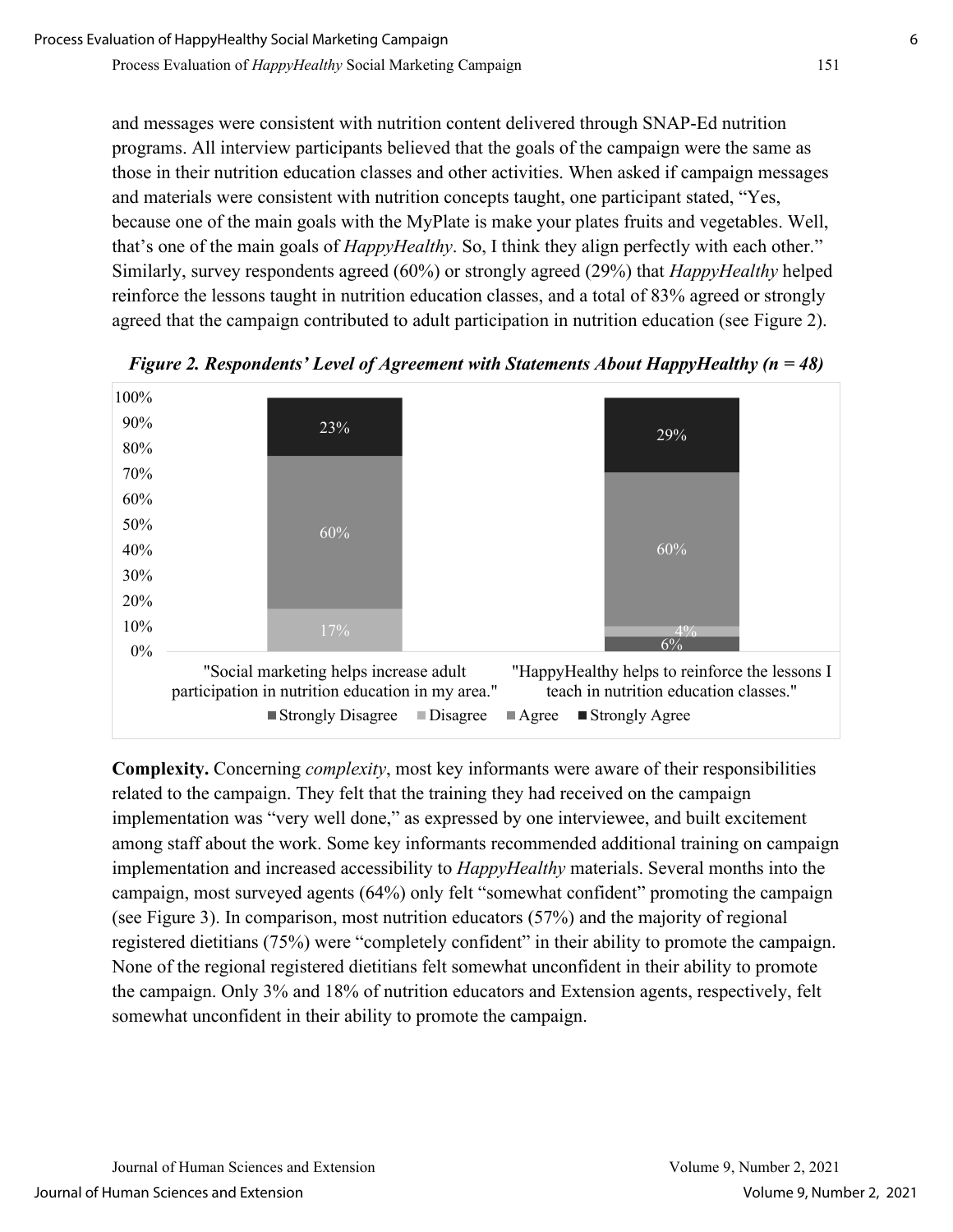Process Evaluation of *HappyHealthy* Social Marketing Campaign 152



*Figure 3. Respondents' Confidence in Promoting HappyHealthy in Their Area (n = 50)* 

**Trialability.** Comments and findings related to *trialability* were consistent across interviews and the survey. Informants indicated that they were distributing print campaign materials – including recipe and social media cards – more frequently than sharing campaign messages on social media. This could suggest that staff were experimenting with some aspects of the campaign before adopting other elements, and therefore, might relate to *trialability*. Similarly, 86% of survey respondents distributed recipe cards, while just over half the participants (51%) distributed social media cards. Figure 4 shows additional *HappyHealthy* printed materials and NERI used by survey respondents to promote the campaign.



*Figure 4. HappyHealthy Materials Used by Respondents (n = 54)* 

Journal of Human Sciences and Extension Volume 9, Number 2, 2021 Journal of Human Sciences and Extension Volume 9, Number 2, 2021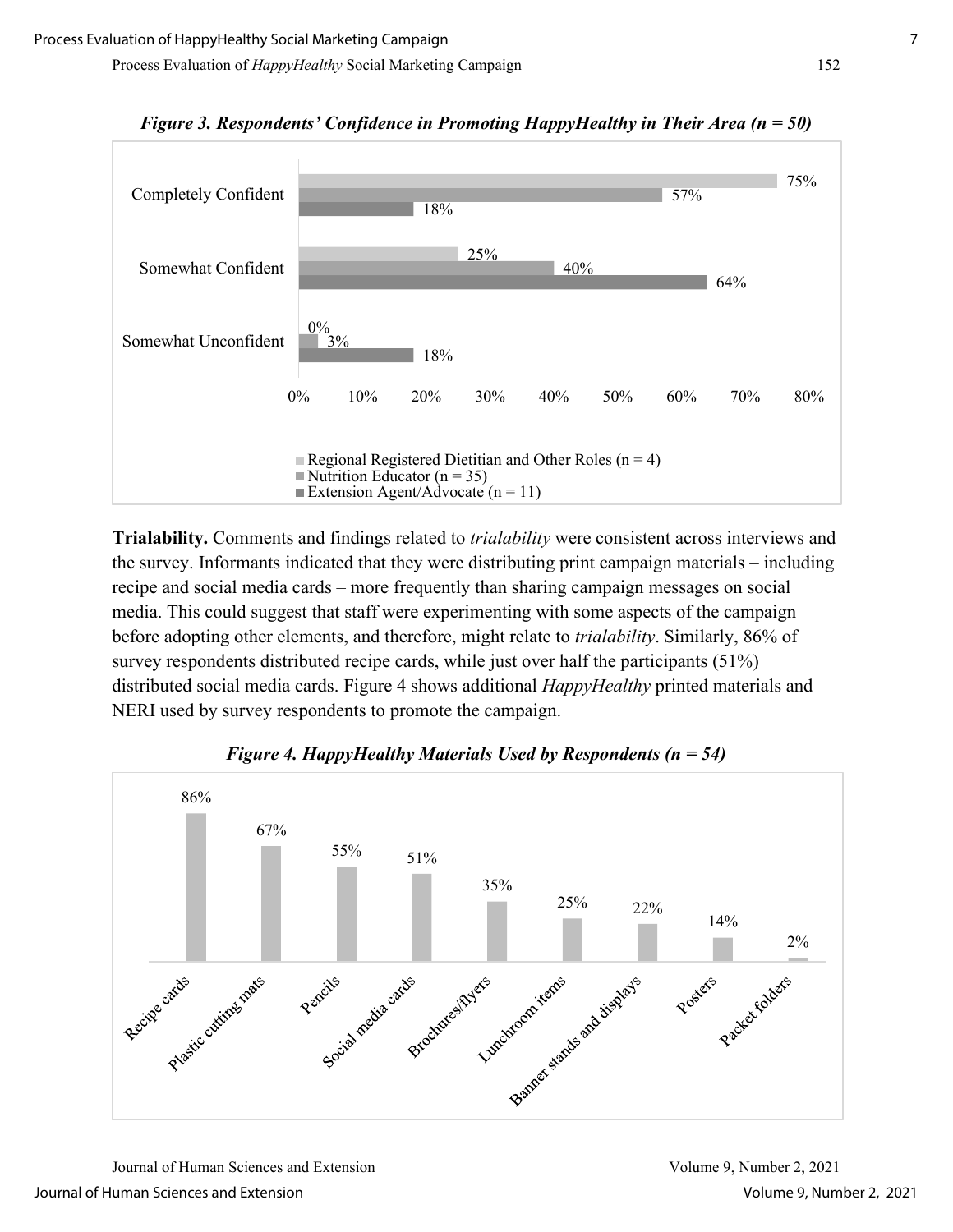Interestingly, 84% of survey respondents reported they had liked and/or followed the campaign on social media. In comparison, only 54% had shared *HappyHealthy* messages through social media, and 16% had used #*HappyHealthy* on social media. Again, this could illustrate that staff are experimenting with some campaign elements before others.

**Observability.** The concept of *observability* was not evident in the data collected. This could be because the campaign, once launched, became part of ONE staff members' job responsibilities.

## **Implications, Recommendations, and Conclusions**

Using Roger's model, this process evaluation exposed several areas of improvement that could enhance the adoption of the campaign. These areas of improvement related to complexity, trialability, and observability (as evidenced by lack of findings) of the campaign.

In response to findings, ONE personnel have developed an online store for staff to order campaign materials to limit the complexity of ordering *HappyHealthy* materials for dissemination. ONE staff have completed more extensive training on the campaign, and the training content has intentionally focused on how the promotion of the campaign aligns with the responsibilities of MSU Extension staff. Such efforts are supported by previous research that highlights the need for training Extension staff in the strategy of social marketing for successful adoption and implementation (Warner et al., 2016). Training in social marketing can help to encourage its use among Extension staff members, especially among those who have not used the strategy previously (Warner et al., 2016). In addition to training, providing organizational support and incentives for adopting social marketing may motivate Extension employees to adopt social marketing as an innovation (Warner et al., 2016).

Further, the potential for efficiency and being impactful are two motivating factors that should be emphasized among Extension employees when utilizing the social marketing strategy (Rogers, 2003; Warner et al., 2016). To communicate the current and potential impact of the campaign, ONE staff were updated regularly on campaign reach, new and improved campaign elements, and process evaluation findings. Also, more formal procedures were available to guide ONE staff with the implementation of campaign elements, specifically on how to use elements efficiently and consistently.

Based on these findings and our efforts to use those findings to improve implementation, we provide recommendations (see Figure 5) to other Extension professionals who are developing a social marketing campaign. The guidance related to "observability" is based on the literature (Rogers, 2003) because we did not observe this attribute's perception in data. We offer these recommendations because a greater acceptance of social marketing innovation by employees can increase its successful implementation and diffusion with the target audience. Identifying barriers and benefits to social marketing utilization specific to organizations is also key to developing the best strategies to help staff members adopt social marketing as an Extension organizational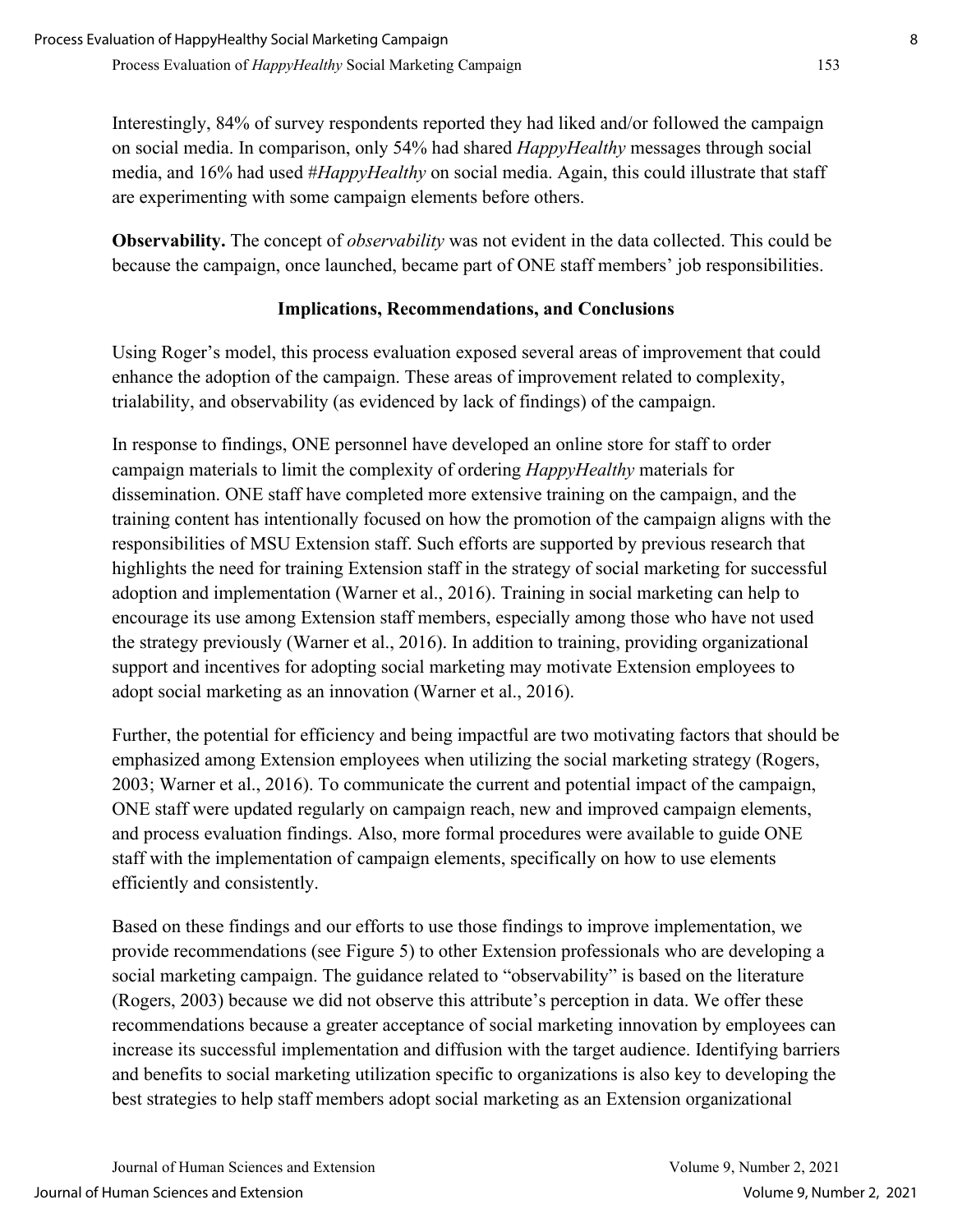innovation. Implementation and evaluation of procedures used to promote social marketing among organization staff members are equally important for improving the effectiveness of social marketing adoption among organization members.

|                                               | <b>Figure 5. Recommendations for Successful Implementation of a</b> |
|-----------------------------------------------|---------------------------------------------------------------------|
| <b>Social Marketing Campaign in Extension</b> |                                                                     |

| Relative<br>Advantage | . Work to ensure that a social marketing campaign increases the<br>effectiveness and/or efficiency of Extension staff current efforts.<br>Communicate these benefits to Extension staff.         |
|-----------------------|--------------------------------------------------------------------------------------------------------------------------------------------------------------------------------------------------|
| Compatibility         | •Develop campaign messages that align or compliment the<br>educational content being delivered and educational methods being<br>used by Extension staff. Communicate the compatibility to staff. |
| Complexity            | • Provide initial training and follow-up training on the campaign and<br>campaign elements.                                                                                                      |
| Trialability          | • Strategically and systematically phase in campaign elements so<br>that staff are not inconsistently experimenting with elements.                                                               |
| Observability         | • Identify Extension staff who are known to be early adopters, and<br>designate them to champion staff engagement with and diffusion<br>of the social marketing campaign.                        |

## **Limitations**

Readers should consider the limitations of this study when interpreting the results. First, not all ONE staff participated in the interview process. While we believe the interview participants are similar to the entire staff, we may have failed to capture the perspectives of those not included. Second, the sample size across data collection techniques differs and could result in bias.

## **References**

Centers for Disease Control and Prevention. (2013). *Strategies to prevent obesity and other chronic diseases: The CDC guide to strategies to support breastfeeding mothers and babies.* U.S. Department of Health and Human Services. <https://www.cdc.gov/obesity/downloads/strategies-fruits-and-vegetables.pdf>

McKenzie-Mohr, D. (2011). *Fostering sustainable behavior: An introduction to communitybased social marketing.* New Society Publishers.